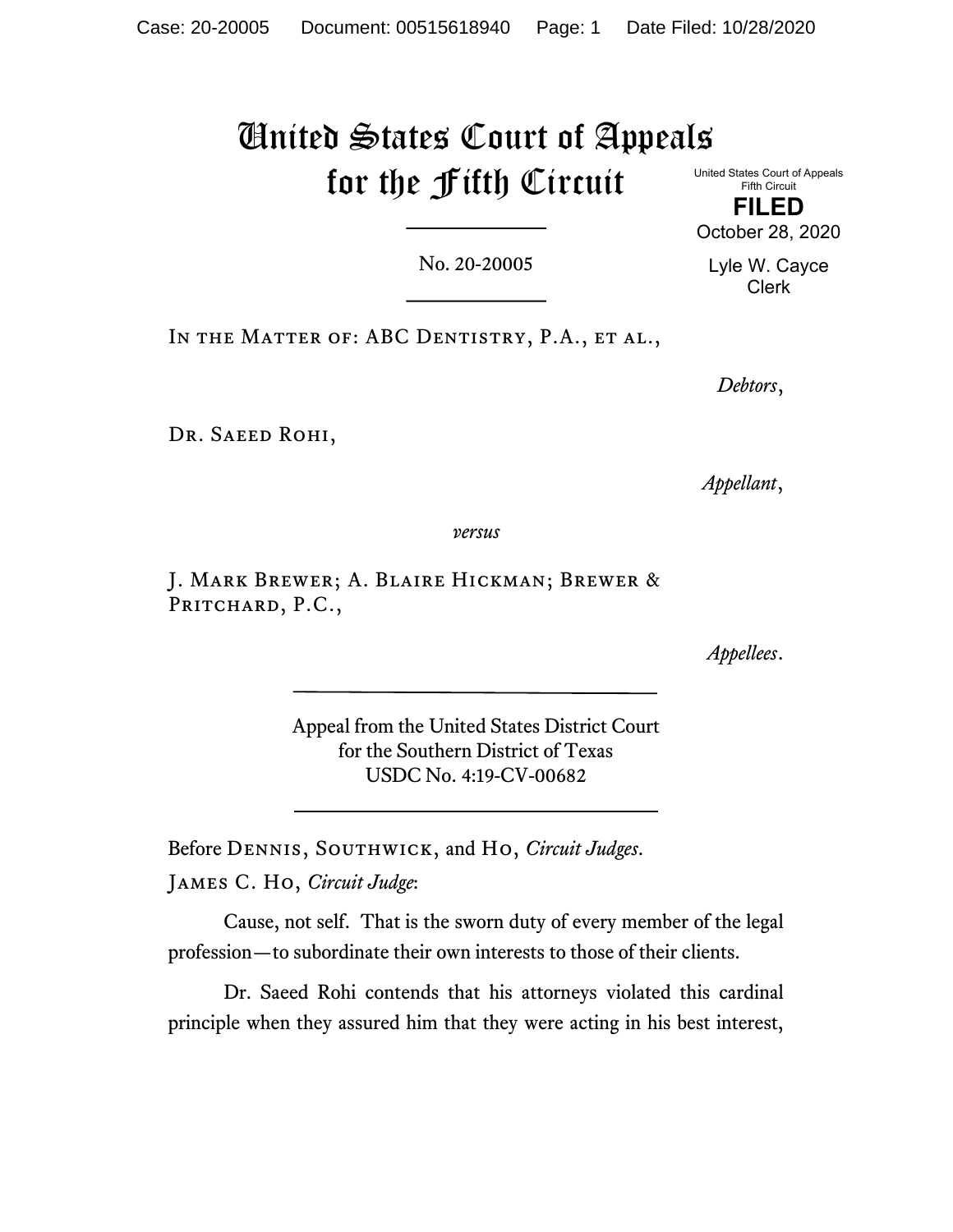when in fact they were maximizing their fees at his expense. Dr. Rohi's claim may or may not ultimately succeed on the merits. But he should have the opportunity to make his case. We reverse and remand for further proceedings.

## I.

This suit has its genesis in ABC Dentistry's 2016 bankruptcy case. See Rohifard v. Brewer & Prichard, P.C. (In re ABC Dentistry, P.A.), 2019 WL 913356, at \*1 (Bankr. S.D. Tex. Feb. 21, 2019). (Rohi informs our court that he was "improperly identified in the court below as Saeed Rohifard.")

During those bankruptcy proceedings, Rohi settled a Texas False Claims Act suit on behalf of the State of Texas against ABC Dentistry for \$4 million. *Id.* At a hearing on November 7, 2017, the bankruptcy court proposed the following allocation of the settlement proceeds: \$1,599,000 to Texas, \$720,000 to Dr. Rohi, and \$1,681,000 to his attorneys. The court then granted a brief recess to allow the parties to consult with counsel.

During that recess, Rohi alleges that his attorneys made "material representations . . . about how the gross recovery (including any attorney fee award) would be split to induce [his] consent to the settlement." Based on those representations, he claims, Rohi agreed not to oppose or appeal the bankruptcy court's proposed allocation.

The bankruptcy court then concluded the hearing by issuing an oral order distributing the funds as proposed: "\$1,599,000 to the State of Texas, \$720,000 to Dr. Rohi, and \$1,681,000 to the attorneys representing Dr. Rohi to be divided by the attorneys in accordance with their own agreements." No party appealed that order. The bankruptcy subsequently closed.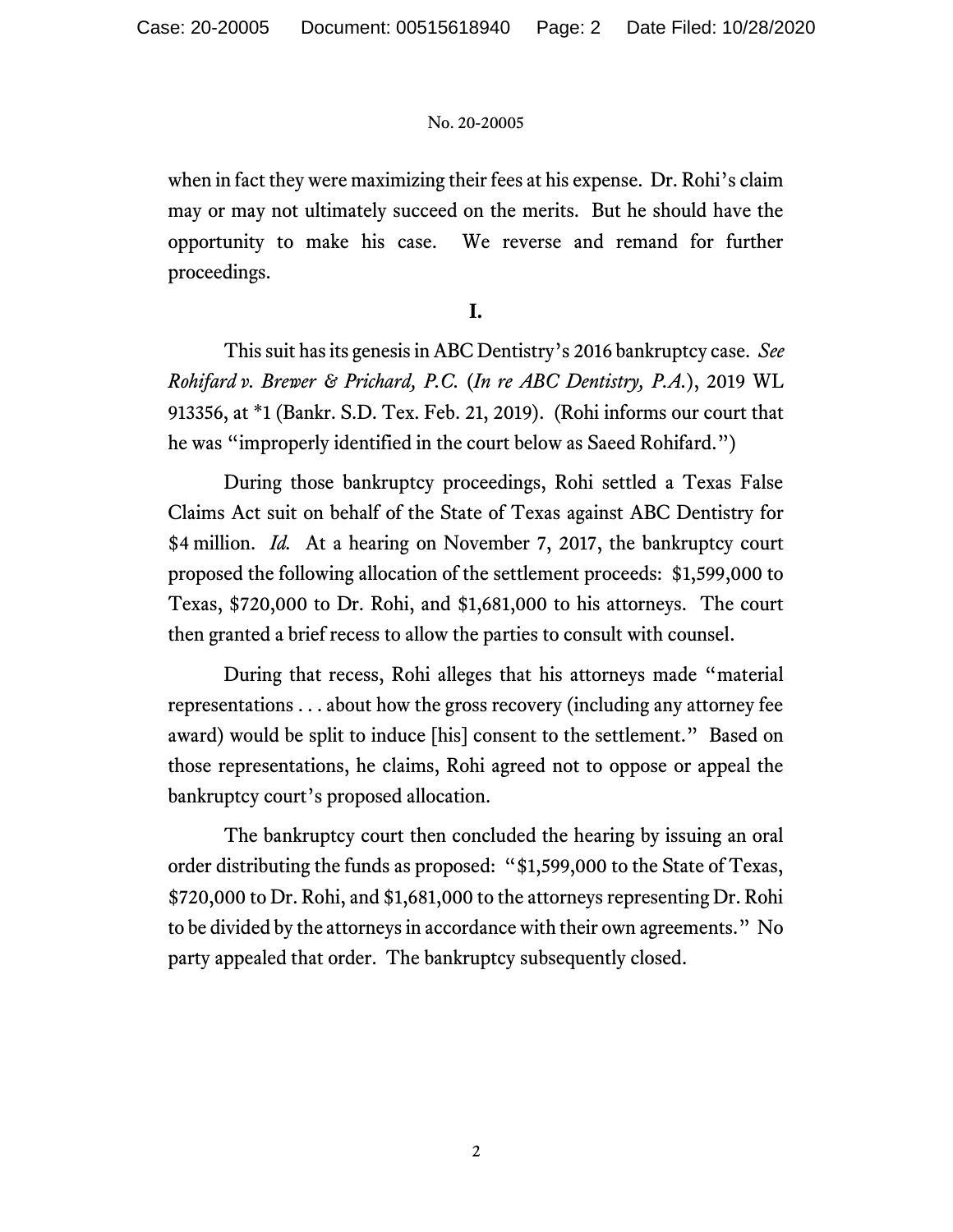Rohi was represented in the proceedings by the law firm of Brewer & Pritchard, as well as by Charles Long, an attorney from a different firm.<sup>1</sup> That representation was governed by a written agreement that entitles Brewer & Pritchard to 40 percent of the "Gross Recovery." The agreement defines "Gross Recovery" as any money "received from any party" as a result of the representation.

Rohi argues that the term "Gross Recovery" consists not only of the \$720,000 that the bankruptcy court allocated to Rohi, but also the \$1,681,000 that the court awarded to his attorneys. In his view, Brewer & Pritchard is entitled to only 40 percent of the sum of those two amounts—and 40 percent of that sum (\$2,401,000) equals \$960,400, which is considerably less than the \$1,681,000 awarded to the attorneys under the November 2017 order.

Brewer & Pritchard disagrees. See id. at \*2. So Rohi filed suit in Texas state court, alleging state law claims against Brewer & Pritchard for breach of fiduciary duty, breach of contract, misapplication of fiduciary property, and a violation of the Texas Theft Liability Act. He also brought an equitable claim for money had and received.

In response, Brewer & Pritchard moved to reopen the bankruptcy proceedings and remove the state case to the bankruptcy court. The bankruptcy court subsequently held that it had "arising in or under" jurisdiction to hear Rohi's new claims. *Id.* at  $*3$ . It also held that abstention was inappropriate. *Id.* \*5.

Most notably for this appeal, the bankruptcy court also held that res judicata precluded Rohi's suit. Id. at \*5–\*10. Also relevant to this appeal,

<sup>&</sup>lt;sup>1</sup> Rohi also sued two attorneys at Brewer & Pritchard. Because Rohi brings the same claims against the attorneys and the firm, for convenience, we refer to all three collectively as "Brewer & Pritchard."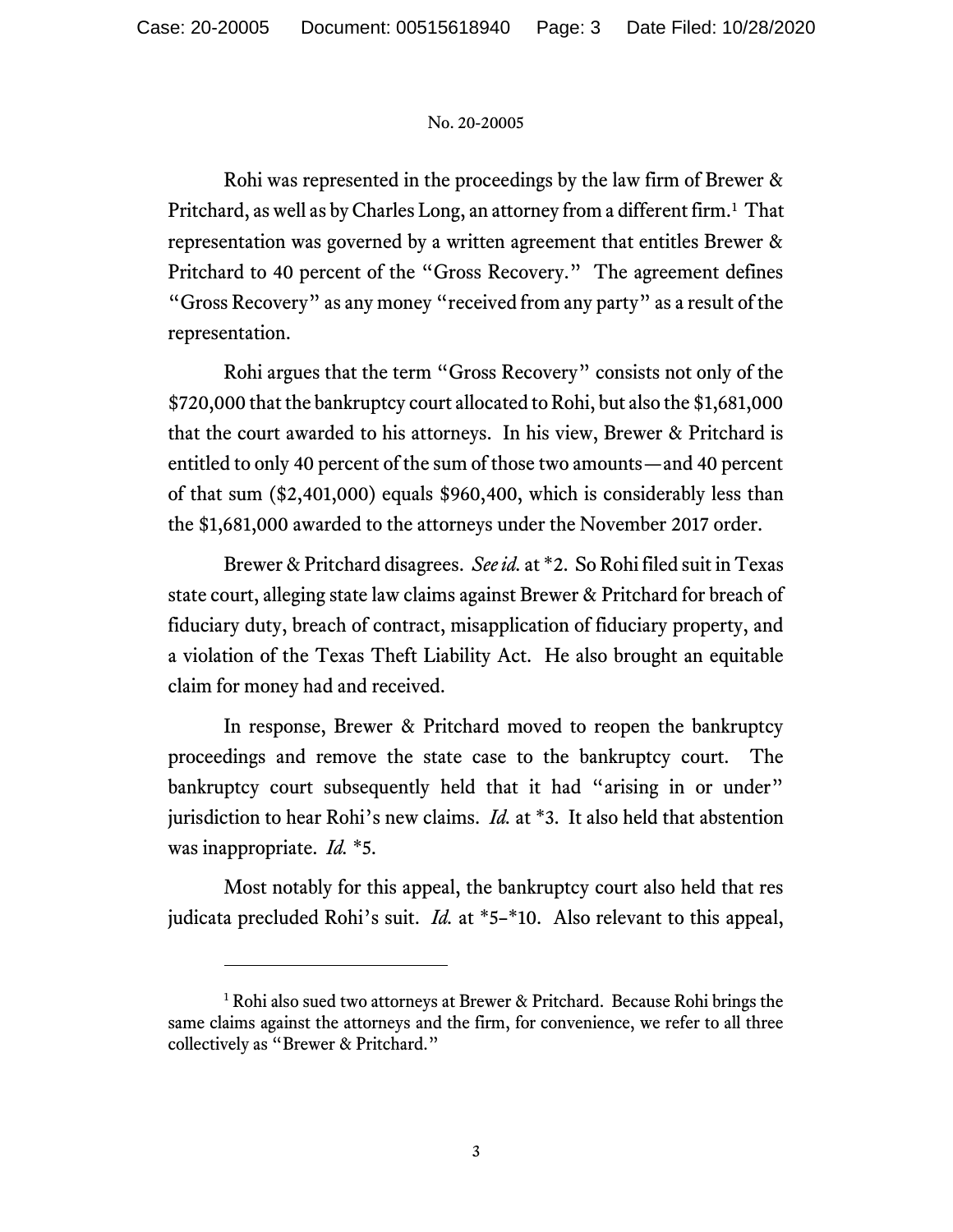the bankruptcy court did not rule on Rohi's request to amend his pleadings to include additional facts and causes of action regarding Defendants' "material misrepresentations . . . about how the gross recovery . . . would be split to induce [his] consent to the settlement at the November [2017] hearing."

The district court affirmed the bankruptcy court. It held, *inter alia*, that the bankruptcy court did not err in denying Rohi's motion to amend his complaint. See Rohi v. Brewer & Pritchard (In re ABC Dentistry, P.A.), 2019 WL 6894775, at \*19 (S.D. Tex. Dec. 17, 2019). Rohi subsequently filed this appeal.

## II.

In affirming the denial of Rohi's motion to amend, the district court ruled that Rohi's proposed amendments would have been futile. See, e.g., Varela v. Gonzales, 773 F.3d 704, 707 (5th Cir. 2014) (an amended complaint is futile "if the complaint as amended would be subject to dismissal"). As the district court saw it, the amendments would not have altered the res judicata analysis, and thus would not have "cure[d] the deficiency of the original complaint—failure to state a claim upon which relief [can] be granted." In re ABC, 2019 WL 6894775, at  $*19$ . We review this determination de novo. See Flores v. Stephens, 794 F.3d 494, 504 (5th Cir. 2015) ("[W]hen the denial of leave to amend is based on futility, our standard of review is de novo.").

"Claim preclusion, or res judicata, bars the litigation of claims that either have been litigated *or should have been raised* in an earlier suit." Test Masters Educ. Servs., Inc. v. Singh, 428 F.3d 559, 571 (5th Cir. 2005) (emphasis added). "[W]e must . . . determine whether the previously unlitigated claim could or should have been brought in the earlier litigation."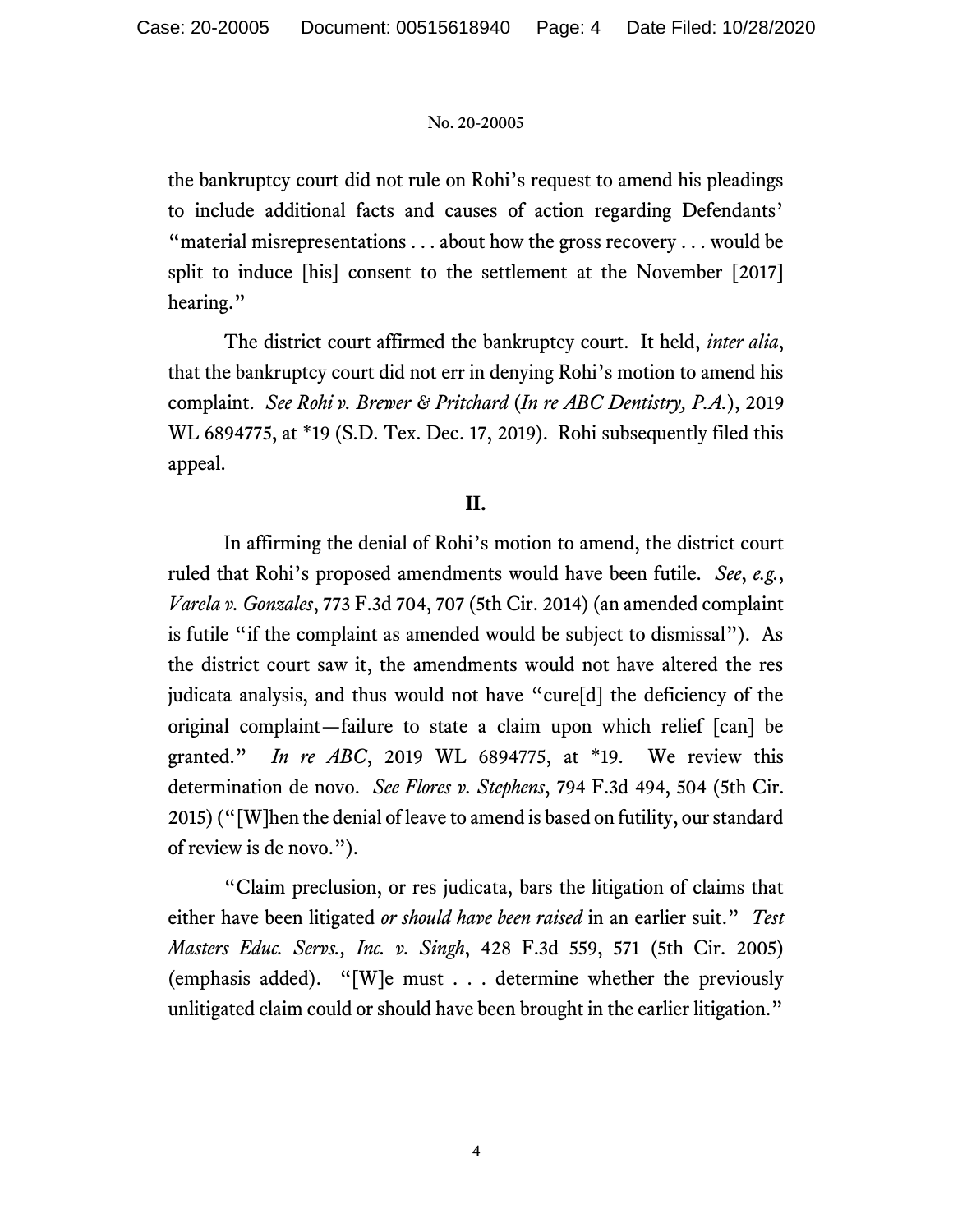Ries v. Paige (In re Paige), 610 F.3d 865, 870 (5th Cir. 2010) (quotations omitted).

Rohi sought to amend his complaint to include allegations that Brewer & Pritchard attorneys assured him during the recess that they would treat the bankruptcy court's proposed fees as part of Rohi's "Gross Recovery" under his written agreement with Brewer & Pritchard. In re ABC, 2019 WL 6894775, at \*18. The court understood Rohi's theory that these claims could "not [be] barred by res judicata as they could not have been brought prior to Dr. Rohi justifiably relying on the fraudulent statements and agreeing to the November 2017 allocation." Id. But the district court nonetheless ruled that res judicata barred Rohi's proposed claims because "the conduct about which he is complaining occurred before—not after—the settlement allocation."  $Id$  at \*19.

We disagree. The "conduct" that Rohi seeks to challenge is the alleged breach of fiduciary duty—the failure to follow through on the new representations supposedly made to him during the November 2017 hearing. At the time of the hearing, Rohi could not have even known that the attorneys' assurances were misrepresentations, let alone that he should challenge them as such. It was not until *after* the November 2017 hearing that Rohi could have discovered that his attorneys lied to him and would allocate the fees in accordance with the allocation, rather than the commitment they allegedly made during the recess. In short, had Rohi been granted leave to amend his complaint, his proposed claims—whatever their merit—would not have been subject to dismissal under the doctrine of res judicata. The district court thus erred in concluding that Rohi's proposed amendments would have been futile.

To be sure, Rohi's original written agreement with Brewer & Pritchard was front and center at the November 2017 hearing. We agree that